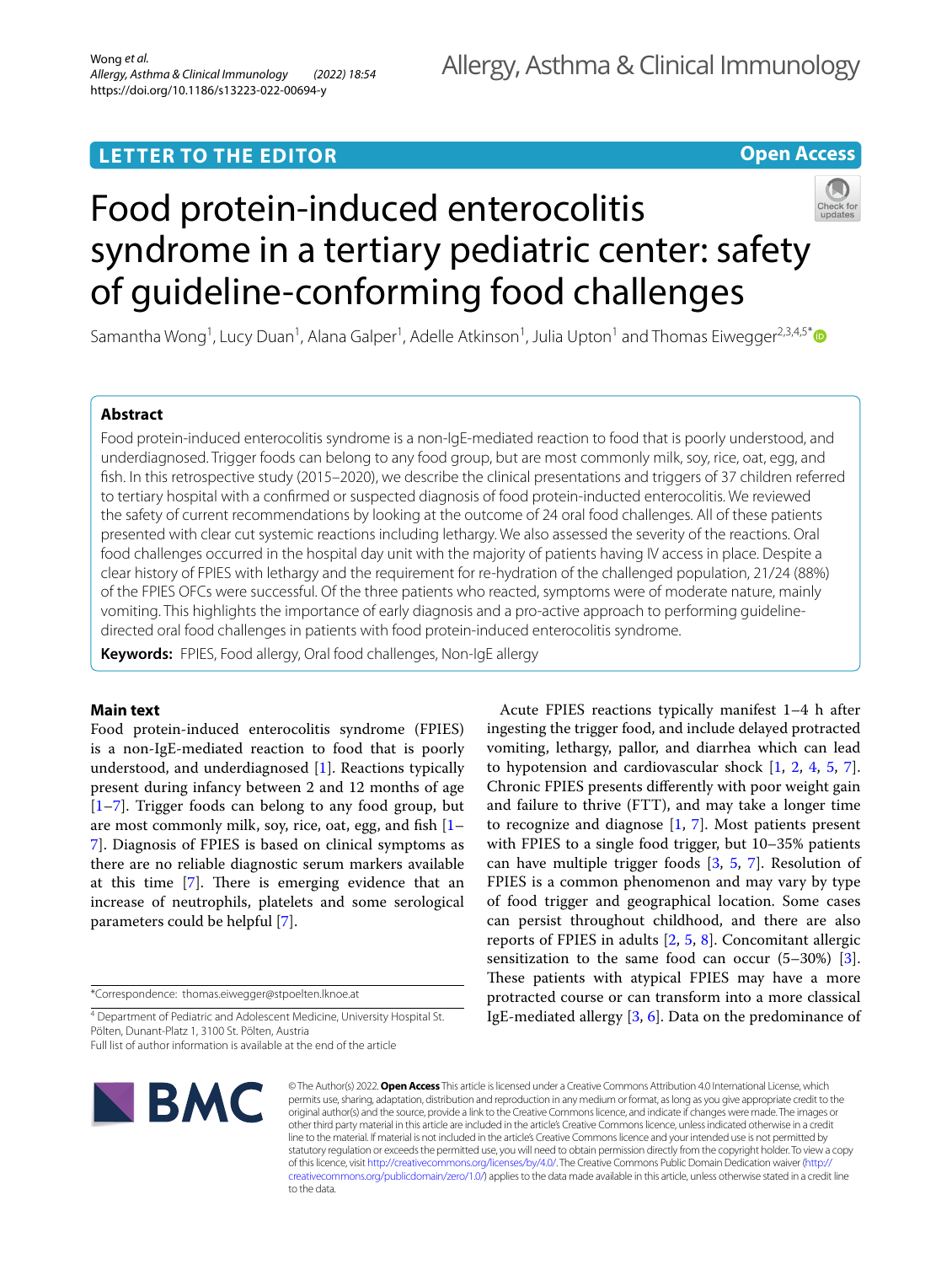triggers and expected resolution of FPIES in Canada is limited.

In this retrospective study (2015–2020), we describe the clinical presentations, triggers, and outcomes of oral food challenges (OFCs) of 37 children referred with a confrmed or suspected diagnosis of FPIES to our tertiary pediatric hospital. FPIES was diagnosed and managed by allergists using the International Consensus Guidelines for the Diagnosis and Management of Food Protein-Induced Enterocolitis Syndrome [\[1\]](#page-2-0). FTT was documented explicitly in clinic notes or growth charts. The study was approved by the research ethics board at the Hospital for Sick Children (REB#1000071021).

Thirty-seven patients were diagnosed with acute FPIES (Table [1\)](#page-1-0). Referral was made for clinical evaluation pre-OFC (11/37) or for a second opinion for suspected FPIES. Seventeen participants had more than one suspected trigger food (46%). There were 71 reported food triggers in 37 patients. The most common foods were oat, milk, egg, and rice. Soy, a common trigger in US populations was reported in 4/37 of our patients [[2\]](#page-3-1). All 37 patients had a history of protracted vomiting; 16/37 reported lethargy, 15/37 reported diarrhea, 11/37 experienced pallor, and 4/37 had loss of consciousness. One patient had documented hypotension and dizziness. The onset of symptoms occurred on average  $2-3$  h  $(123 \pm 64 \text{ min})$  after ingestion of the culprit food, which is consistent with prior descriptions that the majority of OFC reactions occur around 121 min [[6\]](#page-3-6). In keeping with existing literature, the average age at frst exposure to suspected trigger foods was 9.6 months  $[1–7]$  $[1–7]$  $[1–7]$ . Six participants reported difficulty/hesitation introducing new foods after provision of a food introduction guide and required additional dietary counselling.

Ten patients had eczema and seven had asthma alone. Four patients had both asthma and eczema, Sensitization to the trigger food [skin prick test (SPT) or IgE-positivity] was reported in 2/37 (5.4%) patients. One patient had a positive SPT to egg and underwent a modifed protocol in the form of a graded food challenge. Incremental doses were given every 15–20 min and stopped at the cumulative dose requested for FPIES, with success [\[2](#page-3-1)]. A second with protracted vomiting 3 h after egg ingestion suggestive of an FPIES reaction to egg with elevated specifc IgE to egg white and is scheduled for an OFC.

Twenty-seven of the 37 children were reintroduced to the suspected food, 24 by medically supervised OFC, 2 by home introduction based on low-risk history (more than 2 years from last reaction, isolated vomiting with initial reaction, no other interventions required). One

### <span id="page-1-0"></span>**Table 1** Patient characteristics

|                                                               | N/value (%) |
|---------------------------------------------------------------|-------------|
| Gender                                                        |             |
| Male                                                          | 23 (62.2)   |
| Female                                                        | 14 (37.8)   |
| Age (years)                                                   |             |
| Mean (SD)                                                     | 3.2(3.2)    |
| Min                                                           | 0.5         |
| Max                                                           | 17          |
| Atopy                                                         |             |
| Eczema, yes                                                   | 14 (37.8)   |
| Eczema, no                                                    | 22 (59.5)   |
| Asthma, yes                                                   | 11(29.7)    |
| Asthma, no                                                    | 25 (67.6)   |
| History of FTT                                                |             |
| Yes                                                           | 4(10.8)     |
| No                                                            | 22(59.5)    |
| Unknown                                                       | 11(29.7)    |
| FPIES type                                                    |             |
| Acute                                                         | 34 (98.9)   |
| Chronic                                                       | 2(5.4)      |
| Unclear                                                       | 1(2.7)      |
| Multiple suspected trigger foods                              |             |
| Yes                                                           | 17 (45.9)   |
| No                                                            | 20 (54.1)   |
| History of FPIES challenge prior to clinic visit              |             |
| Yes                                                           | 8(21.6)     |
| No                                                            | 29 (78.4)   |
| Oral food challenges for FPIES                                |             |
| Yes                                                           | 24 (56.8)   |
| Patients with positive SPT or sIgE<br>No                      | 1/24        |
|                                                               | 13 (24.3)   |
| Patients with positive SPT or sIgE                            | 1/13        |
| Pending challenge (scheduled)<br>Home introduction successful | 7(66.7)     |
| Home introduction failed                                      | 2(5.4)      |
|                                                               | 1(2.7)      |
| Appointment cancelled<br>Food challenged                      | 3(5.4)      |
| Cow's Milk                                                    | 6(28.6)     |
| Oat                                                           | 5(23.8)     |
| Egg (stove-top cooked)                                        | 2(9.5)      |
| Egg (baked egg muffin)                                        | 1(4.8)      |
| Soy                                                           | 2(9.5)      |
| Rice                                                          | 1(4.8)      |
| Chicken                                                       | 1(4.8)      |
| Beef                                                          | 1(4.8)      |
| Wheat                                                         | 1(4.8)      |
| Goat meat                                                     | 1(4.8)      |
|                                                               |             |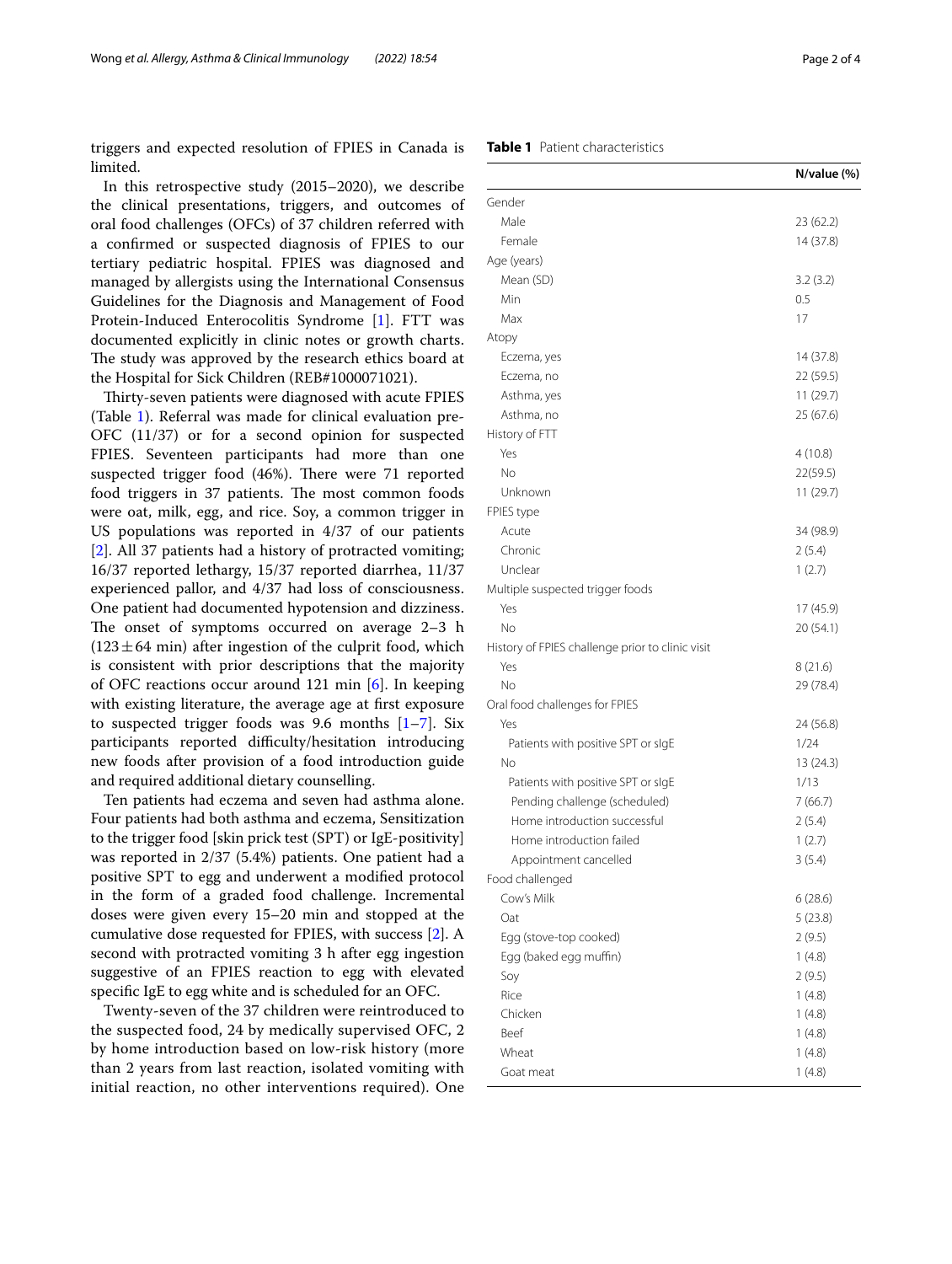patient refused to eat the suspected food in clinic which was attributed to the setting. The subsequent attempt to perform a home introduction resulted in protracted vomiting and an emergency department visit. The remaining patients are waiting for their OFCs, cancelled appointments due to illness or—more recently—due to the COVID-19 pandemic.

Of the patients who underwent OFCs, the average age at OFC was 4 years. The median time since patients' last exposure to the food was 24 months. This is in the upper range of the 12–24 months recommended before considering OFC and refects the, often prolonged, time to diagnosis  $[1, 3]$  $[1, 3]$  $[1, 3]$  $[1, 3]$ . SPTs of the allergens to be challenged with were performed the day of OFC. Despite a clear history of FPIES with lethargy and the requirement for re-hydration, 21/24 (88%) of the FPIES OFCs were successful. This highlights the importance of following the guideline-recommended interval of waiting 12–24 months from the last reaction before OFC.

The majority of OFCs  $(n=18)$  were performed with IV access in place. Patients with a milder course of reaction upon the last recalled exposure without lethargy received an OFC in the outpatient ward without IV access. OFC dosing was in accordance with the International Consensus Guidelines: 0.06–0.60 g food protein /per kg body weight not exceeding 3 g food protein, or 10 g of food divided into three equal doses given over 30 min. Patients were observed for a minimum of 4 h [\[2](#page-3-1)].

Two out of three children who had a positive FPIES OFCs were 3 years or older and all had protracted vomiting. One patient received IV ondansetron (0.15 mg/ kg body weight), and 2 received sublingual ondansetron. One reaction occurred to egg, and the patient required IV fluids and hospital admission overnight. The second and third reactions occurred to soy. In one case the reaction was self-limiting, and no IV fuids were required. The third patient, improved after administration of IV fuids and ondansetron, and was discharged the same day. Given the signifcant resources needed for challenge procedure with an IV access in place, additional studies on the use of oral hydration, and PO/IM ondansetron would be helpful to determine more accurately whether more OFCs could be performed at home or in an outpatient instead of a daycare clinic setting.

In conclusion, we report on 37 children at a tertiary pediatric center diagnosed with FPIES, and the outcome of 24 OFCs. 21/24 had successful OFCs, which highlights the importance of early diagnosis and a proactive approach to performing guideline-directed OFCs in patients with FPIES.

#### **Abbreviations**

SickKids: The hospital for sick children; FPIES: Food protein-induced enterocolitis syndrome; OFC: Oral food challenge; SPT: Skin prick test; IgE: Immunoglobulin E.

#### **Acknowledgements**

Not applicable

#### **Author contributions**

SW and LD performed data extraction, part of the data analysis and wrote part of the manuscript. AG wrote part of the manuscript and reviewed the manuscript. AA helped with the study design and reviewed the manuscript. JU performed data extraction, clinical review and manuscript review. TE designed the study, supervised data analysis and wrote and reviewed the manuscript. All authors read and approved the fnal manuscript.

#### **Funding**

This study is funded by Food Allergy and Anaphylaxis Program SickKids.

#### **Availability of data and materials**

The datasets generated and/or analysed during the current study are not publicly available due to the fact that this is patient data and if made available may lead to a breach of privacy. The datasets are available from the corresponding author on reasonable request.

#### **Declarations**

#### **Ethics approval and consent to participate**

The study was approved by the research ethics board at the Hospital for Sick Children (REB#1000071021). Due to the retrospective nature of the study, no consent was obtained. REB approval was obtained prior to the data extraction.

#### **Consent for publication**

Not applicable.

#### **Competing interests**

TE reports to act as local PI for company sponsored trials by DBV Therapeutics and sub-investigator for Regeneron and ALK. He holds grants from Innovation Fund Denmark, CIHR outside the submitted work. He is co-Investigator or scientifc lead in three investigator initiated oral immunotherapy trials supported by the SickKids Food Allergy and Anaphylaxis Program and serves as associate editor for Allergy. He/his lab received unconditional/kind contributions from Macro Array Diagnostics and ALK Abello. He holds advisory board roles for ALK Abello. and Aimmune. JU reports research support/grants from Novartis, Regeneron, ALK, DBV Therapeutics, CIHR, SickKids Food Allergy and Anaphylaxis Program, and fees from Pfzer, ALK Abello, Bausch Health, Kaleo, Food Allergy Canada, all outside the submitted work. SW, LD, AG and AA have no conficts of interest to declare.

#### **Author details**

<sup>1</sup> Division of Immunology and Allergy, Department of Paediatrics, The Hospital for Sick Children, University of Toronto, Toronto, Canada. <sup>2</sup> Translational Medicine Program, Research Institute, The Hospital for Sick Children, Toronto, Canada. <sup>3</sup> Department of Immunology, University of Toronto, Toronto, Canada.<br><sup>4</sup> Department of Pediatric and Adolescent Medicine. University Hospital St. <sup>4</sup>Department of Pediatric and Adolescent Medicine, University Hospital St. Pölten, Dunant-Platz 1, 3100 St. Pölten, Austria. <sup>5</sup> Karl Landsteiner University of Health Sciences, Krems, Austria.

#### Received: 8 February 2022 Accepted: 30 May 2022 Published online: 16 June 2022

#### **References**

<span id="page-2-0"></span>1. Leonard SA, Nowak-Wegrzyn A. Food protein-induced enterocolitis syndrome. Pediatr Clin North Am. 2015;62(6):1463–77.